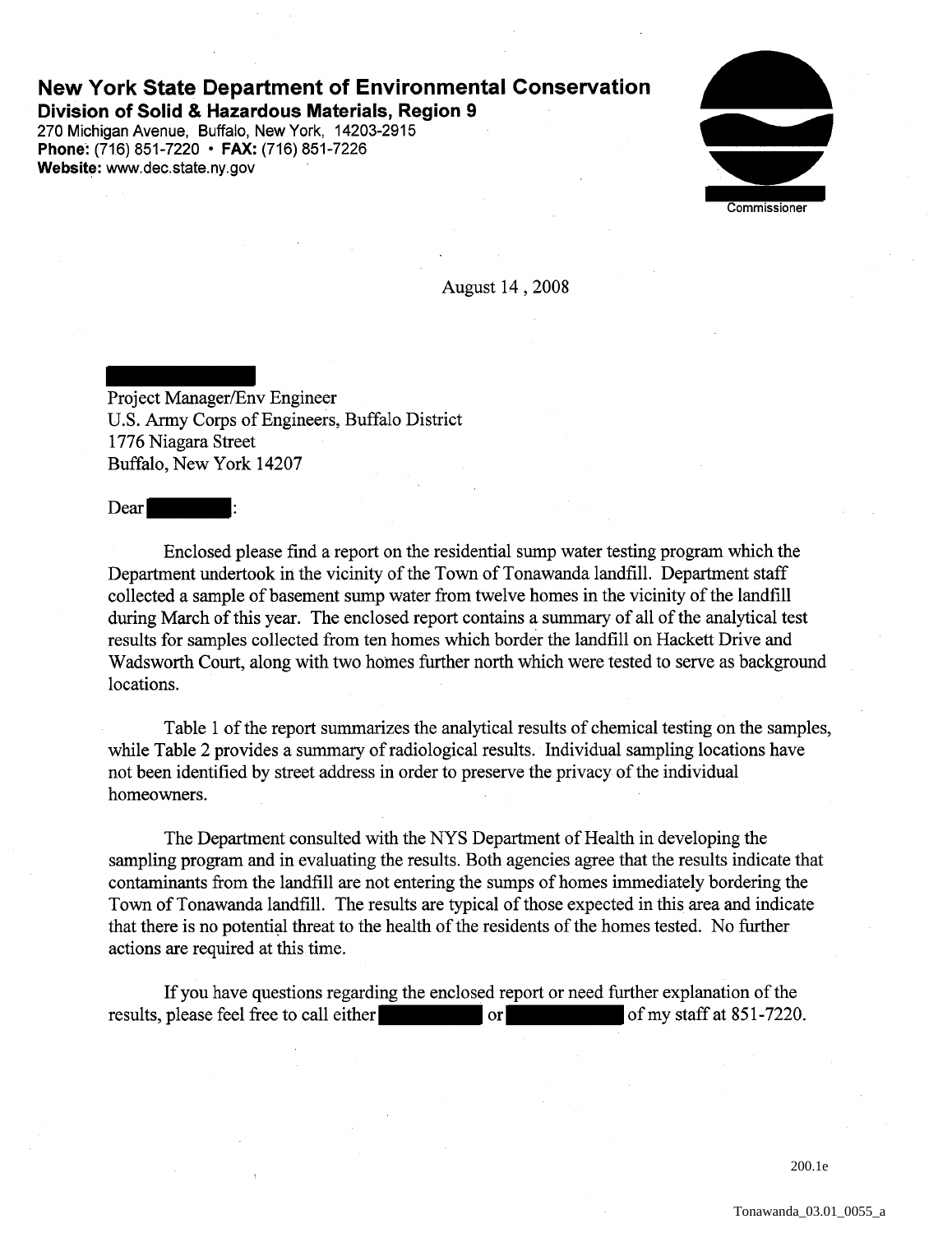August 14, 2008 Page 2

For further explanation of the radionuclide results, I refer you to in our Albany office at 518-402-8579.

Sincerely,

Regional Solid Materials Engineer

MJH:dcg hans\sumpuboff.l2

Enclosures

cc:

, P.E., NYSDEC Regional Engineer , NYSDEC Albany (Code 7255) , P.E., Env. Engineer II, NYSDEC , CPG, Eng. Geologist II, NYSDEC , NYS Department of Health, Buffalo - NYS Department of Health Albany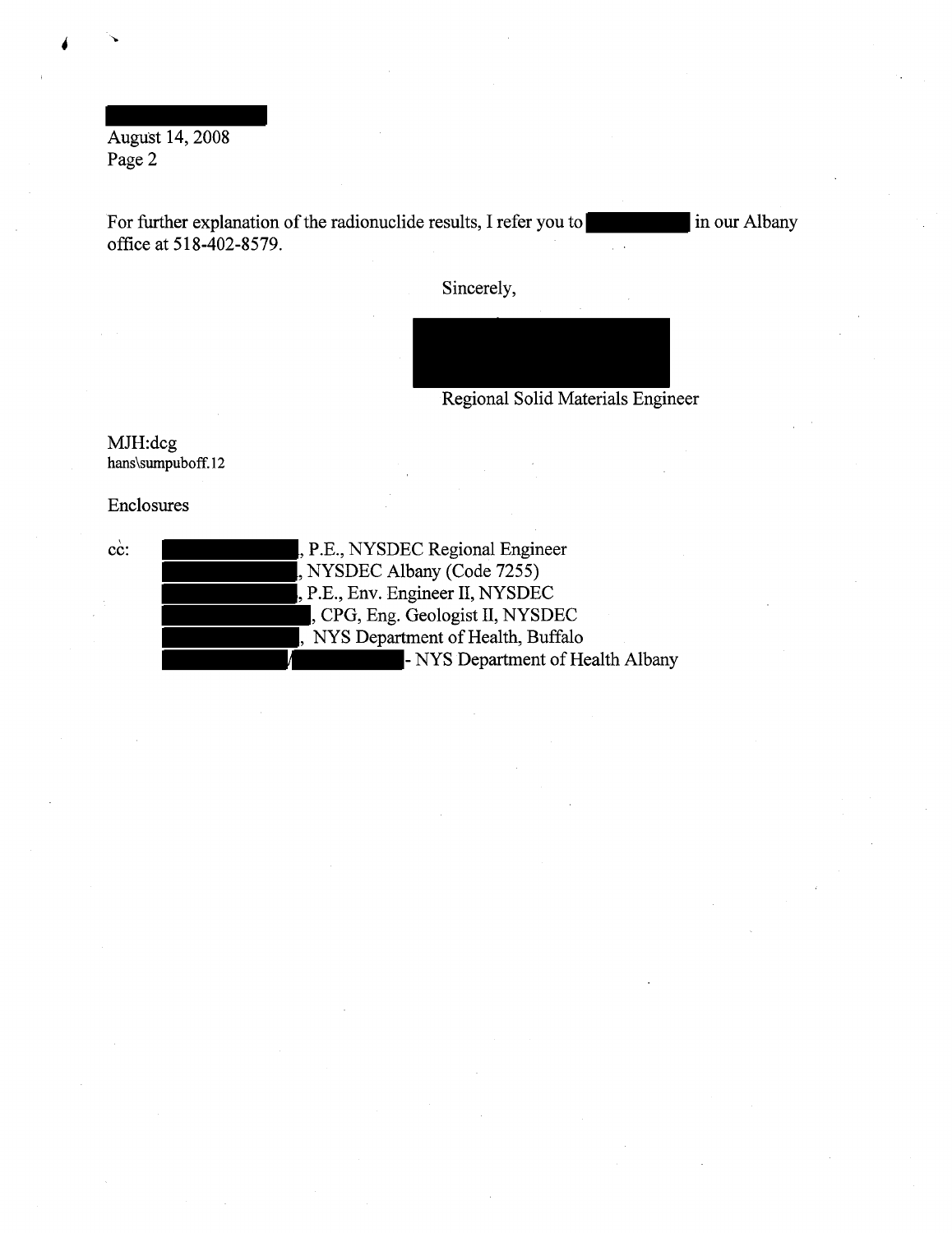## **New York State Department of Environmental Conservation Division of Solid & Hazardous Materials, Region 9**

270 Michigan Avenue, Buffalo, New York, 14203-2915 **Phone:** (716) 851-7220 • **FAX:** (716) 851-7226 **Website:** www.dec.state. ny.gov

Commissioner

August 14 , 2008

Commander U.S. Army Corps of Engineers, Buffalo District 1776 Niagara Street Buffalo, New York 14207

Dear

Enclosed please find a report on the residential sump water testing program which the Department undertook in the vicinity of the Town of Tonawanda landfill. Department staff collected a sample of basement sump water from twelve homes in the vicinity of the landfill during March of this year. The enclosed report contains a summary of all of the analytical test results for samples collected from ten homes which border the landfill on Hackett Drive and Wadsworth Court, along with two homes further north which were tested to serve as background locations.

Table 1 of the report summarizes the analytical results of chemical testing on the samples, while Table 2 provides a summary of radiological results. Individual sampling locations have not been identified by street address in order to preserve the privacy of the individual homeowners.

The Department consulted with the NYS Department of Health in developing the sampling program and in evaluating the results. Both agencies agree that the results indicate that contaminants from the landfill are not entering the sumps of homes immediately bordering the Town of Tonawanda landfill. The results are typical of those expected in this area and indicate that there is no potential threat to the health of the residents of the homes tested. No further actions are required at this time.

If you have questions regarding the enclosed report or need further explanation of the results, please feel free to call either of my staff at 851-7220.